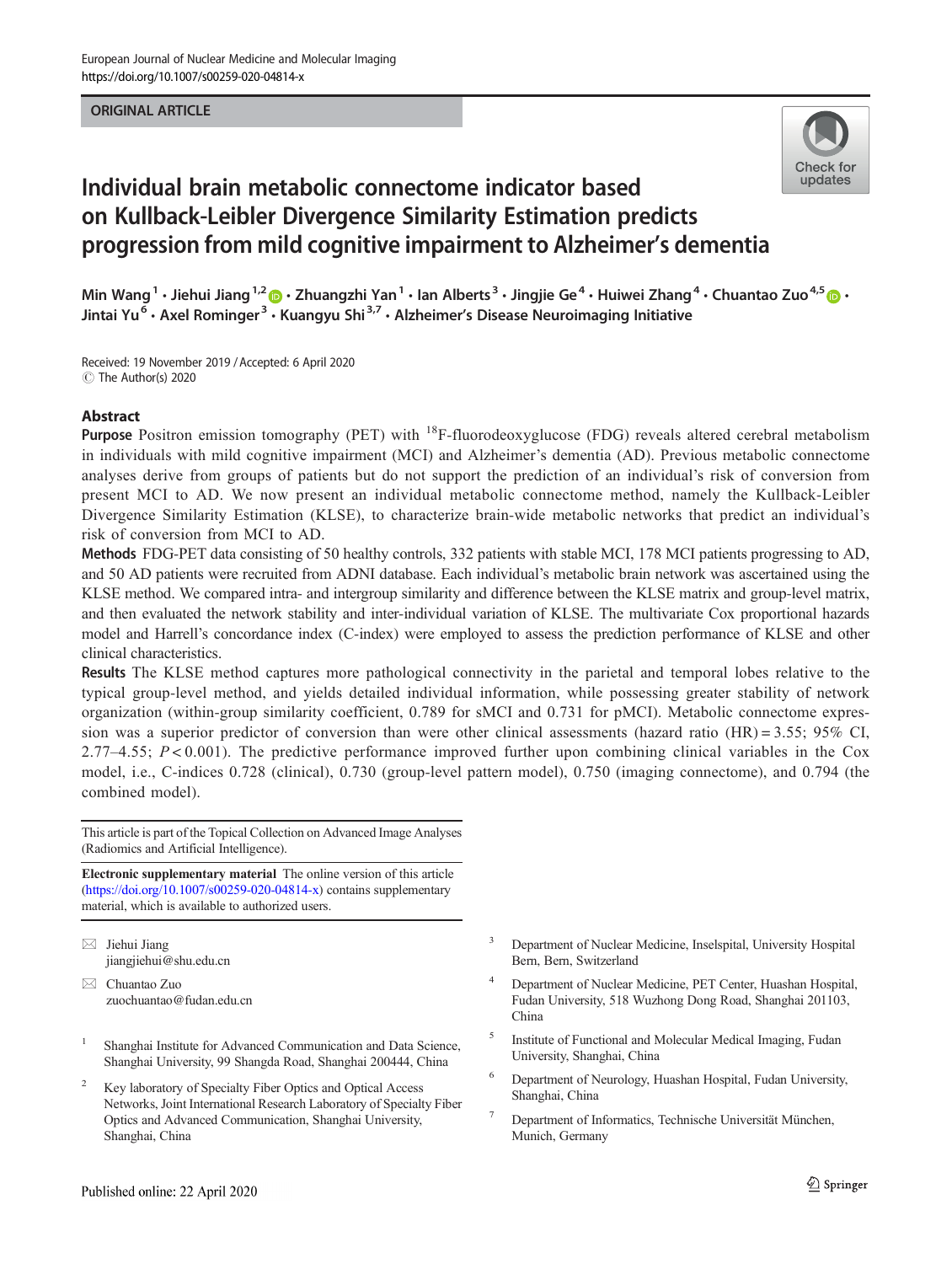Conclusion The KLSE indicator identifies abnormal brain networks predicting an individual's risk of conversion from MCI to AD, thus potentially constituting a clinically applicable imaging biomarker.

Keywords Alzheimer's disease . Mild cognitive impairment . Connectome . FDG PET . Conversion prediction

# Introduction

With currently some 50 million cases worldwide, Alzheimer's disease (AD) is the most common cause of dementia, and its prevalence is projected to grow rapidly over the next decades [\[1](#page-11-0)]. Mild cognitive impairment (MCI) is a preclinical stage of AD, in which individuals are free from overt cognitive and behavioral symptoms, but are showing subtle prodromal signs of dementia [\[2](#page-11-0)]. A subgroup of MCI individuals has especially high risks for imminent progression to AD, while the remainder may undergo no further cognitive decline in the coming years. Given the unpredictable course of MCI, it is important to develop sensitive biomarkers and predictors of an individual's risk of progression from MCI to AD.

Various recent studies show that biomarkers derived from <sup>18</sup>F-fluorodeoxyglucose positron emission tomography (FDG-PET) can accurately predict conversion from MCI to AD [\[3](#page-11-0)–[5](#page-11-0)]. In particular, machine learning and deep learning tools have successfully classified different prodromal stages in this conversion. An FDG-PET study using multi-scale deep convolutional neural network analysis to predict future cognitive decline in MCI patients, attained a predictive accuracy of 84.2% [\[6](#page-11-0)]. Applying an optimized semi-quantitative FDG-PET method, Pagani et al. correctly identified 89% of MCI patients who converted to AD within 5 years of follow-up [[7\]](#page-11-0). Notably, Blazhenets et al. proposed a novel method with spatial covariance mapping of the FDG-PET signal to identify an AD conversion-related pattern of cerebral metabolism [\[8](#page-11-0)]. These methods emphasize regional FDG uptake or quantitative characteristics of metabolically abnormal regions in PET images, without fully considering the metabolic interactions of between-regions, thus potentially losing relevant information related to concerning individual differences in metabolic topology.

In contrast to earlier work on group-based metabolic patterns, brain network analysis based on graph theory could offer an individualized assessment of metabolic patterns predictive of conversion. Brain network science has already contributed to obtain a better understanding of the pathophysiology of AD [[9\]](#page-11-0). Furthermore, it has delineated local and global brain metabolic abnormalities typical for MCI and AD, while affording an effective diagnostic biomarker to identify AD at an early phase [\[10,](#page-11-0) [11](#page-11-0)]. Recently, a series of novel analytic methodologies have been proposed to investigate metabolic networks in PET imaging [\[12,](#page-11-0) [13](#page-11-0)]. The metabolic connections in FDG-PET images are typically estimated via regional differences in standard uptake value (SUV), which is a surrogate index of the cerebral metabolic rate for glucose. However, most of the metabolic connectome studies have hitherto adopted group-level network methods for metabolic network modeling. For example, some FDG-PET studies derive functional metabolic connectivity networks using sparse inverse covariance estimation [\[13\]](#page-11-0), while other studies implemented the Pearson's correlation to obtain group-level metabolic networks [[12,](#page-11-0) [14\]](#page-11-0). While successful in revealing network abnormalities in clinical groups, we point out that such group-level metabolic network analyses sacrifice critical individual-level information.

Inspired by MR-based structural studies using the Kullback-Leibler divergence similarity estimation (KLSE)  $[15–17]$  $[15–17]$  $[15–17]$  $[15–17]$ , we now apply the concept of relative entropy to develop a new analytic methodology for individual-level metabolic brain network construction in FDG-PET imaging. By FDG-PET images from the Alzheimer's Disease Neuroimaging Initiative (ADNI) database, we test the KLSE method for predicting the conversion of MCI to AD as assessed with clinical follow-up. We firstly establish the validity and efficacy of the relative entropy concept to construct a metabolic network for each subject and secondly use the KLSE indicators to predict the risk of conversion in MCI patients during a 3-year follow-up.

# **Methods**

## Kullback-Leibler divergence similarity estimation method

The KLSE method has been successfully implemented with structural MRI data for individual morphological brain network analysis [\[15](#page-11-0)–[17\]](#page-11-0), but has not yet been used for constructing individual metabolic networks from FDG-PET imaging. We suppose that the FDG-PET signal across brain regions indicates metabolic connections subserving inter-regional information transfer. The relatively high resting signal-to-noise FDG-PET signal in a volume of interest (VOI) reflects the relative glucose metabolism rate, i.e., energy consumption demand of this region. Regional metabolism indexed by local FDG radiotracer uptake is an index of afferent synaptic activity  $[18–20]$  $[18–20]$  $[18–20]$  $[18–20]$  $[18–20]$ . This putative relationship offers a plausible approach to characterize inter-neuronal information transfer. Statistical relationships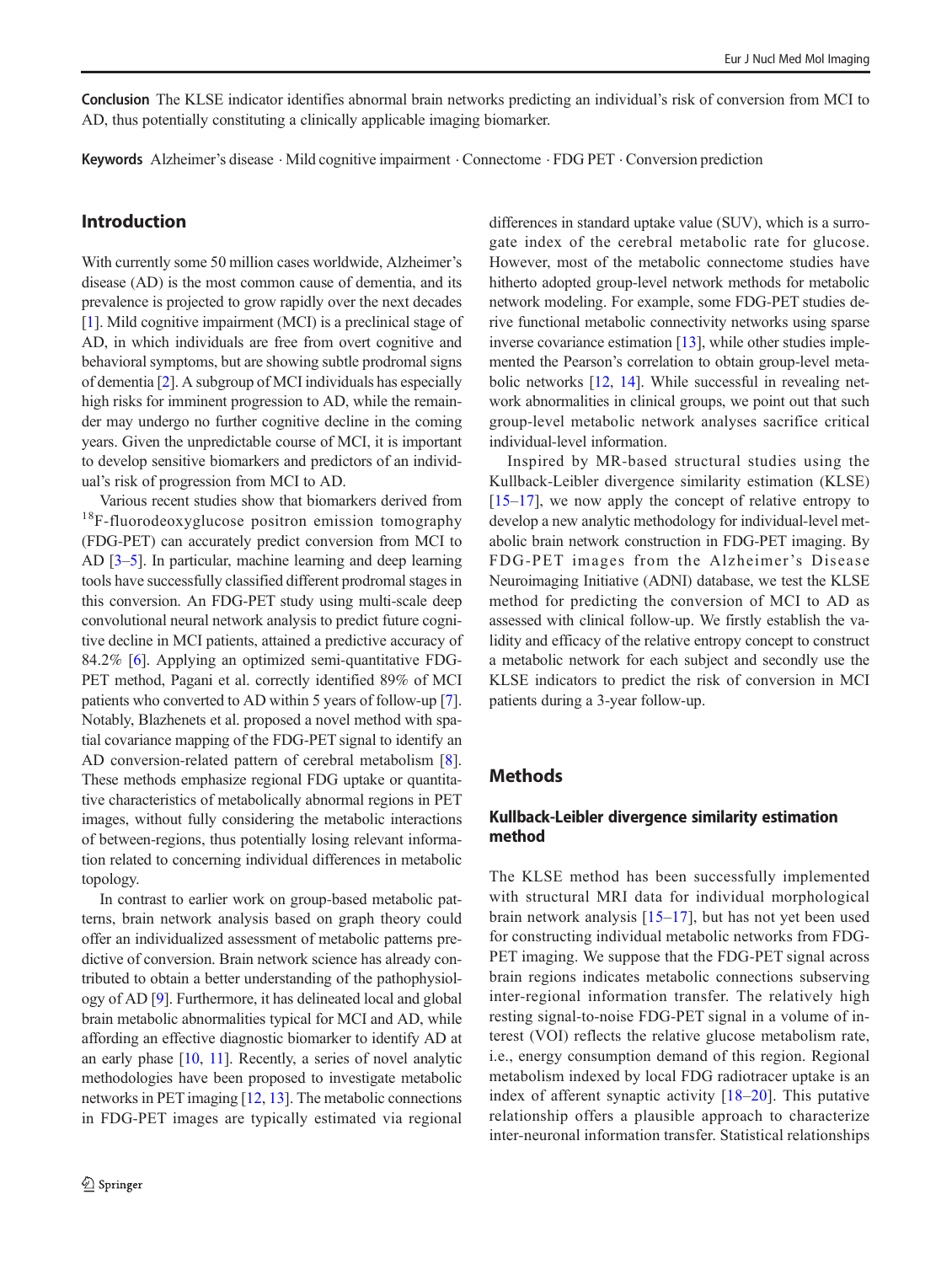of the similarity of cerebral glucose metabolism in any two regions depicted through KLSE (the relative entropy) can then delineate individual metabolic connections, as summarized in Fig. A1.

For globally normalized FDG uptake maps, the intensity of voxels within each of n specific VOIs are extracted and used to estimate the probability density function (PDF) of this VOI using non-parametric kernel density estimation.

We next derived the metabolic connections as the symmetric Kullback-Leibler (KL) divergence (relative entropy), according to the mathematical equation:

$$
D_{\text{KL}}\left(P\|\mathcal{Q}\right) = \int\limits_X \left(P(x)\log\frac{P(x)}{Q(x)} + Q(x)\log\frac{Q(x)}{P(x)}\right)dx\qquad(1)
$$

where  $P$  and  $Q$  represent the probability density functions (PDFs) of voxel intensities in a pair of VOIs. Finally, we calculated the metabolic connectivity strength of pairwise VOIs by KL divergence as follows:

$$
KLS\left(P||Q\right) = e^{-D_{KL}\left(P||Q\right)}\tag{2}
$$

As a measure of metabolic connectivity, we obtained an adjacency matrix from the KLSE. This adjacency matrix describes pairwise metabolic connectivity, where each  $i\dot{t}$ <sup>th</sup> element of this matrix denotes the metabolic connection strength between region  $i$  and  $j$ .

### **Materials**

To validate the effectiveness of KLSE in individual metabolic connectome networks and to test its applicability in predicting the risk of MCI conversion, we conducted a series of experiments, as summarized in Fig. 1. After constructing individual metabolic networks via our KLSE method, we compared intra- and intergroup similarity and difference between the KLSE and group-level matrices by using Pearson's correlation. Then, we applied KLSE individual metabolic network analysis to characterize MCI-conversion indicators, thus defining an image-derived biomarker to predict the individual risk of conversion from MCI to AD.

#### Subjects

The data used in this study were obtained from the Alzheimer's Disease Neuroimaging Initiative (ADNI) database [\(adni.loni.usc.edu](http://creativecommons.org/licenses/by/4.0/)) and its extensions. The primary goal of ADNI has been to test whether serial MRI, PET, other biological markers, and clinical and neuropsychological assessment can be combined to predict and measure the progression of MCI and early AD. The institutional review boards of ADNI provided review and approval of the ADNI data collection protocol. Written, informed consent had been obtained from each subject.

We investigated two independent cohorts of subjects with baseline FDG-PET images collected from the ADNI



Fig. 1 The flowchart of experimental procedures in this study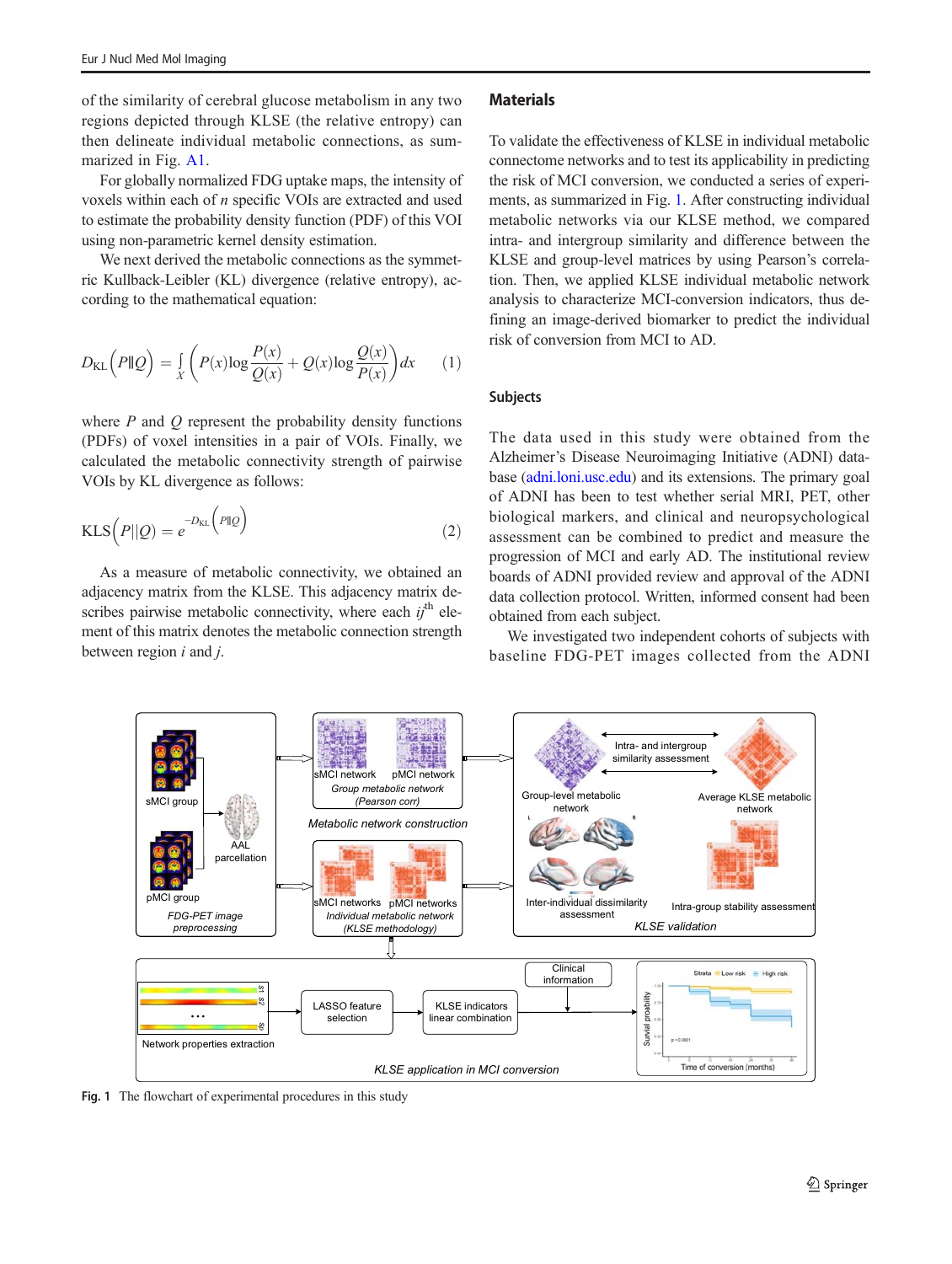databases. Our cohort A contained 510 subjects with either stable MCI (sMCI,  $n = 332$ ) or progressive MCI (pMCI,  $n =$ 178) with clinical follow-up; we used the FDG-PET images from this cohort to established predictive modeling and to test the validity of our models. Our cohort B consisted of 50 AD patients and 50 age/gender-matched healthy controls; we used the FDG-PET images from this cohort to evaluate the diagnostic utility of our predictive models.

Detailed eligibility criteria for these participants are shown in Fig. A2. In brief, eligible participants with MCI underwent FDG-PET scanning and clinical cognitive evaluations at baseline and were clinically followed-up during at least 36 months. These MCI participants were stratified post hoc as (1) stable MCI subjects with baseline MCI diagnosis (including early and late MCI) who had not converted to AD at follow-up, and (2) progressive MCI patients who had converted to AD within the follow-up interval. All cases with ultimate AD diagnosis satisfied the diagnostic criteria according to the National Institute of Neurological and Communicative Disorders and Stroke and Alzheimer's disease and Related Disorders Association [\[21\]](#page-11-0). Equal numbers of cohort A subjects were randomly assigned to training or test datasets using a computer-generated randomization list. The demographic and clinical characteristics of all participants are summarized in Table 1. The clinical characteristics did not significantly differ between training and test datasets for the sMCI or pMCI subgroups  $(P > 0.05)$ . There were significant differences in age, MMSE score, and APOE ε4 positivity between the sMCI and pMCI groups, but no between training and test datasets.

#### FDG-PET images acquisition and preprocessing

Baseline FDG-PET images in a state of rest were acquired 30– 35 min after administration of  $185 \pm 18.5$  MBq FDG, with acquisition details as outlined in the study protocols of the

ADNI database. The images were spatially normalized to a PET template in Montreal Neurological Institute (MNI) brain space and smoothened with a Gaussian filter of 8 mm fullwidth at half-maximum (FWHM). Individual PET images were intensity normalized to the global mean brain uptake and automatically parcellated into 90 regions of interest (ROIs) defined by the automated anatomical labeling (AAL) atlas. All preprocessing was performed using Statistical Parametric Mapping software (SPM12; Wellcome Department of Imaging Neuroscience, Institute of Neurology, London, UK) implemented in MATLAB 2016b (MathWorks Inc., Sherborn, MA).

## KLSE metabolic network construction

For depicting the individual metabolic network, we represent brain nodes by 90 telencephalic VOIs from the AAL atlas parcellation. Globally normalized FDG uptake in each VOI was used to generate a region  $\times$  region correlation matrix  $(90 \times 90)$  for each subject. We applied the KLSE method to individual FDG-PET image to construct a correlation matrix which included pairwise regional metabolic connections. PET images of all participants underwent individual metabolic network construction for further analysis. Figure A3 shows an individual metabolic network topography of one representative sMCI subject (male; age, 72 years; MMSE, 30; APOE4, negative) and one pMCI subject (male; age, 70 years; MMSE, 27; APOE4, positive). Using the KLSE method, significant individual differences in these two brain network connectomes are conspicuous.

### KLSE validation

In this step, we implemented three evaluation experiments to characterize the validity and effectiveness of KLSE.

Table 1 Clinical and baseline demographic characteristics of all participants

| Cohort   | Group                                                      |                                                                                   | Sex (M/F)                                          | Age (years)                                                                                 | Education (years)                                                                             | MMSE score                                                                                    | APOE $\epsilon$ 4 positive rate                         |
|----------|------------------------------------------------------------|-----------------------------------------------------------------------------------|----------------------------------------------------|---------------------------------------------------------------------------------------------|-----------------------------------------------------------------------------------------------|-----------------------------------------------------------------------------------------------|---------------------------------------------------------|
| Cohort A | Training dataset<br>$(n=255)$<br>Test dataset<br>$(n=255)$ | sMCI $(n = 166)$<br>$pMCI(n=89)$<br>$P$ value<br>sMCI $(n = 166)$<br>$pMCI(n=89)$ | 90/76<br>52/37<br>$0.52^{\rm a}$<br>85/81<br>50/39 | $71.2 \pm 7.81$<br>$73.2 \pm 7.56$<br>$0.045^{\rm b}$<br>$70.6 \pm 6.81$<br>$74.1 \pm 6.21$ | $16.1 \pm 2.62$<br>$16.4 \pm 2.47$<br>0.36 <sup>c</sup><br>$16.1 \pm 2.64$<br>$15.5 \pm 2.79$ | $28.4 \pm 1.51$<br>$26.9 \pm 1.54$<br>$< 0.001^{\rm b}$<br>$28.4 \pm 1.53$<br>$27.1 \pm 2.03$ | 45.2%<br>64.1%<br>$0.0041^{\rm a}$<br>34.3%<br>73.0%    |
| Cohort B | $HC (n = 50)$<br>$AD (n = 50)$<br>$P$ value                | $P$ value                                                                         | $0.45^{\rm a}$<br>24/26<br>28/22<br>$0.55^{\rm a}$ | 0.01 <sup>b</sup><br>$74.6 \pm 3.17$<br>$74.8 \pm 2.75$<br>$0.71^{\rm b}$                   | $0.11^{\circ}$<br>$15.8 \pm 2.53$<br>$15.7 \pm 2.64$<br>0.87 <sup>c</sup>                     | $< 0.001^{\rm b}$<br>$29.1 \pm 1.01$<br>$23.1 \pm 2.23$<br>$< 0.001^{\rm b}$                  | $\leq 0.001^{\rm a}$<br>28%<br>74%<br>$< 0.001^{\rm a}$ |

 $P^{\rm a}$ , the chi-square test;  $P^{\rm b}$ , the two-sample t test;  $P^{\rm c}$ , the Wilcoxon rank-sum test. sMCI, stable MCI; pMCI, progressive MCI; MMSE, mini-mental state examination; APOE ε4 positive rate, positive or negative for the presence of at least one ε4 allele

Data are given as mean  $\pm$  SD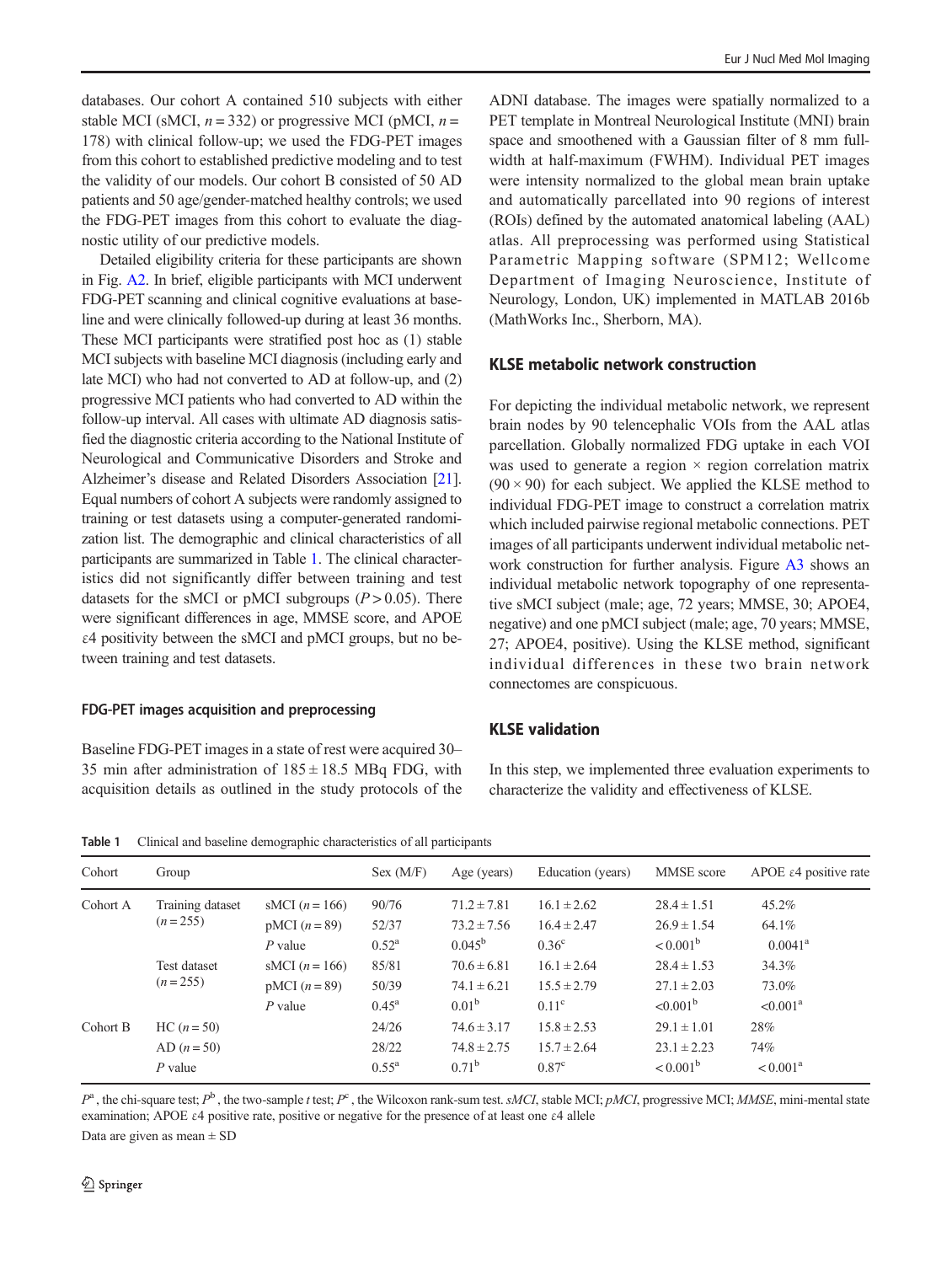#### KLSE validity assessment

To examine the validity of KLSE for metabolic network construction, we compared results of KLSE with those of a conventional group-level network estimation method by characterizing pathological changes in the metabolic connection patterns. We calculated the MCI-conversion patterns from the individual- and group-level network seen in cohort A. The group-level network was constructed using Pearson's correlation as described elsewhere [[12](#page-11-0), [14\]](#page-11-0). We obtained the metabolic difference patterns associated with conversion from MCI to AD. In addition, we quantified and compared the number of pathologically altered metabolic connectivity within brain regions in MCI, respectively.

#### KLSE stability assessment

To further evaluate the network stability of KLSE, we performed an inter-subject similarity analysis by defining two subgroups from cohort A, each consisting of 20 sMCI subjects or 20 pMCI subjects, who had otherwise similar demographic characteristics. The similarity between the 20 metabolic networks derived from these 20 sMCI or pMCI subjects was measured by averaging the correlation coefficients between any pair of networks as follows:

$$
R = E\big[\text{corr}\big(F\big(s_p\big), F\big(s_q\big)\big)\big], p, q \in 1, 2, \cdots 20; \ p \neq q \tag{3}
$$

where  $F(s_n)$  represents the vector of all metabolic connections in subject  $p$ , corr indicates the Spearman rank correlation, and E indicates the expected value or average value.

#### KLSE inter-individual dissimilarity

Cortical metabolic connection patterns vary between individuals. Therefore, to determine the efficiency of KLSE in describing this heterogeneity, we explored inter-individual variations in metabolic networks of each brain region using a previously proposed measure of dissimilarity [\[22](#page-11-0), [23](#page-11-0)]. For a given brain region  $i$ , the inter-individual dissimilarity between the metabolic networks derived from MCI patients is estimated from the following formula:

$$
Vi = E[1 - \text{corr}(F_i(s_p), F_i(s_q))], \ \ p \neq q \tag{4}
$$

where  $F_i(s_p)$  is a 1×90 vector of metabolic connectivities between region  $i$  and the other regions in MCI subject  $s$ , and corr represents the Spearman rank-correlation. We applied Znormalization to the spatial maps of inter-individual dissimilarity to further compare the regional dissimilarity map.

### KLSE application in MCI conversion

#### KLSE indicators extraction and selection

For the metabolic network of each subject, we calculated 457 network properties, of which seven are global network properties and 450 are regional network properties. The seven global properties are clustering coefficient, characteristic path length (L), small-worldness (S), global efficiency, transitivity, assortativity coefficient, and modularity. We also examined the regional network properties for a given node of the 90 VOIs for five other properties: betweenness centrality, degree, local efficiency, vulnerability, and local clustering coefficient. The details of these calculations are provided in Table A1. These network properties were computed using the Brain Connectivity Toolbox.

To identify the network properties associated with conversion from MCI to AD, we applied an L1-penalized logistic regression model based on the least absolute shrinkage and selection operator (LASSO) to evaluate the contribution of individual properties in the training dataset (cohort A). Metabolic connectome expression (MCE), obtained by the linear combination of the top network properties, provides information about the interaction between VOIs and the specific metabolic abnormalities associated with the conversion to AD. We used the test dataset (cohort A) to evaluate the performance of the logistic regression model based connectome method. The relative FDG uptake value in an AD-meta-ROI was also implemented to compare the diagnostic performance of our proposed connectome method [\[7](#page-11-0)]. Furthermore, we tested the connectome diagnostic performance in cohort B, consisting of 50 AD patients and 50 age/ gender-matched healthy controls.

#### Cox model analysis

To consider different times to conversion among pMCI subjects and to evaluate more strictly the metabolic connectome expression as a predictive biomarker, we applied Cox proportional hazard regression analysis to the clinical variables (MMSE score, APOE ε4 genotype) and the metabolic connectome expression derived from the training dataset in cohort A. For each pMCI subject, we registered survival time as the interval between the time of baseline PET imaging and the time of initial AD diagnosis (or the last follow-up time for sMCI subjects). The Z-statistic for each continuous covariate was used to calculate a hazard ratio (HR) of the risk for conversion as a function of the number of standard deviations of an increase in the covariates. We then performed four multivariable Cox model analyses with age and sex as factors, including the following variables: (1) clinical (MMSE, APOE  $\varepsilon$ 4), (2) metabolic connectome expression (MCE), (3) group-level pattern expression score (PES) [[8](#page-11-0)], and (4)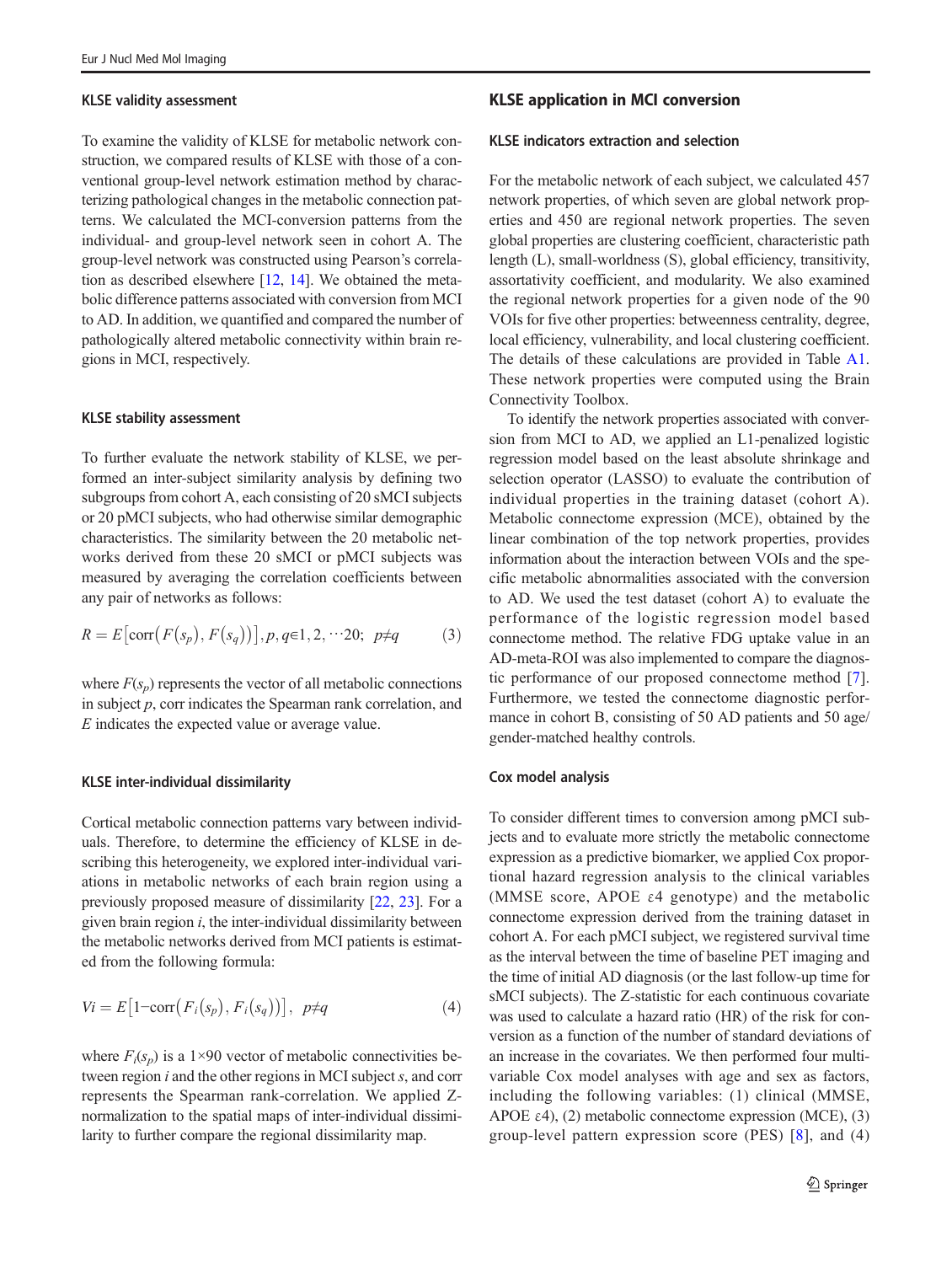combination of all variables (MMSE, APOE ε4, MCE). To assess the model's validity, each Cox model was applied independently to the test dataset.

We statistically evaluated the predictive performance of the Cox model in terms of Harrell's concordance index (C-index). To evaluate the validity of a given Cox model, we applied the Cox model to the test dataset and obtained the prognostic index (PI) for each subject. To compare the hazard ratio (HR) of each independent predictor variables and to test for confounding variables also contributing to the model, we calculated a Cox model including all indicators in the training dataset. We also performed a Kaplan-Meier analysis of overall survival to conversion using the PI values as a stratification variable, with equally sized risk groups (low-risk and highrisk) based on the ranked PI values.

#### Statistical analysis

Clinical and demographic characteristics were compared between groups using a two-sample *t* test, the chi-square test, or the Wilcoxon rank-sum test. Hazard ratios and associated 95% confidence intervals (CIs) were evaluated using the Cox proportional hazards regression model with Efron's method. Between-group differences in Kaplan-Meier overall survival for MCI patients were evaluated using a log-rank test, stratified as described above. All analyses were considered significant for  $P < 0.05$  (2-tailed). The statistical analyses of conversion-free survival were performed using R (version 3.61) employing the survival and glmnet packages.

# **Results**

## KLSE validation

#### KLSE validity assessment

We constructed a metabolic brain network from each subject's FDG-PET image using the KLSE method. There is compelling similarity between individual- and group-level network topographies in the pMCI group (Fig. [2a\)](#page-6-0) and the sMCI group (Fig. [2b\)](#page-6-0). Metabolic patterns predictive of MCI-conversion at the individual and group levels are shown in Fig. [2c, d](#page-6-0). These figures show that metabolic connectivity in the pMCI group differs significantly from that in the sMCI group  $(P < 0.05$ , FDR corrected). For individual-level metabolic patterns, we found pathologically altered of patterns predictive of 5% for the frontal connectivity, 13.7% for occipital connectivity, 26.4% for parietal connectivity and 13.9% for temporal lobe connectivity. In the group-level metabolic patterns, corresponding values were 17.7%, 13.6%, 10.9%, and 6.6%, respectively. The pattern difference shows that our proposed individual network method captures more than twice as many

changes in parietal and temporal lobes that are predictive of conversion to AD relative to the typical group-level method. Moreover, the novel application of the KLSE method discovered a large number of abnormal metabolic connectivity findings predictive of conversion in the precuneus, inferior temporal, and posterior cingulate, this is in comparison to the group-level analysis.

## KLSE stability assessment

We explored the inter-subject network similarity in the sMCI or pMCI groups. Here, the within-group similarity coefficient of metabolic networks was 0.789 in the sMCI group, versus 0.731 in the pMCI group, indicating lower individual network variability among those who progressed during follow-up, suggesting that our proposed method has considerable stability for detecting metabolic network architectures.

#### KLSE inter-individual dissimilarity

As shown in Fig. [3](#page-7-0), we found that inter-individual dissimilarity was higher in paracentral, angular, and olfactory regions in the pMCI group, whereas dissimilar regions included the paracentral, thalamic, and lingual regions in the sMCI group. The mean inter-individual dissimilarity in parietal lobe was higher than in the other lobes across the group of 178 pMCI patients (all  $P < 0.01$ ; Z-score, 0.766 for parietal, 0.123 for occipital, − 0.303 for frontal and − 0.308 for temporal lobes). Similar to findings in the pMCI group, the sMCI group showed higher inter-individual dissimilarity in the parietal lobe than in the other lobes (all  $P < 0.05$ ; Z-scores, 0.616,  $0.008, -0.121$  and  $-0.528$ , respectively). These findings underline that our individual-level network construction methodology may detect more individual variation in the metabolic network organization, thus capturing more idiosyncratic or individual details.

## KLSE methodology application in MCI conversion

Using the multivariate logistic regression method, we identified 13 local network properties associated with conversion from MCI to AD. These properties were linearly combined in the logistic regression model. However, this model did not yield a significant between-group difference in all global properties ( $P > 0.05$ ).

Average network properties for the sMCI and pMCI groups in the training and test datasets showed significant betweengroup differences (Fig.  $A4$ ;  $P < 0.01$ ). The network property of vulnerability was significantly higher in pMCI subjects in the precuneus, lingual, temporoparietal cortex, and precentral gyrus relative to that in the sMCI subjects ( $P < 0.05$ ). The local efficiencies in inferior temporal gyrus and inferior frontal cortex were significantly lower in the pMCI group relative to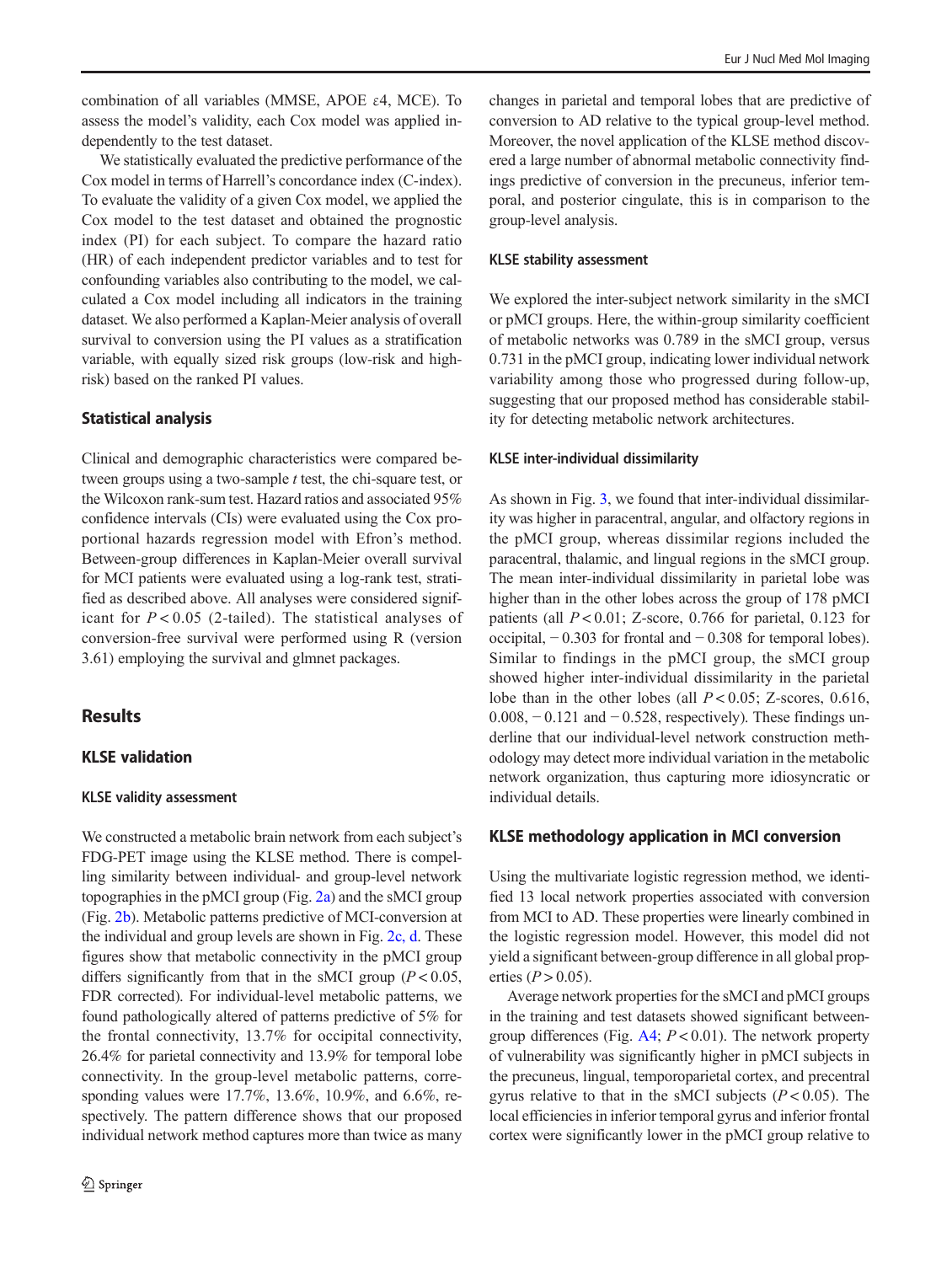<span id="page-6-0"></span>

Fig. 2 Metabolic network topology in the pMCI group (a) and sMCI group (b). The matrices represent the mean average metabolic network based on the KLSE method (left triangle) and a group-level metabolic network based on a conventional Pearson's correlation method (right triangle). The color intensity indicates the strength of metabolism correlations. Metabolic difference patterns of predictive of MCIconversion are shown for individual- (c) and group-level (d) networks. For calculating the individual-level pattern, we first applied Fisher's Z-

transformation to the metabolic network of each MCI subject. Next, we compared the Z-coefficients of the pMCI and sMCI groups using a twosample  $t$  test with false discovery rate (FDR) correction. For calculating the corresponding group-level pattern, we likewise applied Fisher's Ztransformation and corrected  $P$  values for FDR.  $P < 0.05$  was considered significant. Each row (column) in the matrix corresponds to one of the 90 VOIs. Purple cells represent significantly different connectivity

sMCI subjects, as was the property of betweenness centrality in putamen ( $P < 0.05$ ). There were no significant differences in the other network properties between the sMCI and pMCI groups  $(P > 0.05)$ .

The MCE model differed significantly between sMCI and pMCI groups with an AUC of 0.875 in the test dataset (Fig. [4a](#page-8-0) and [c\)](#page-8-0), which is superior to conventional FDG uptake marker (AUC, 0.721). The metabolic connectome model gave distinct results between HC and AD groups (Fig.  $4b$ ,  $P < 0.001$ ). As with the distinction between sMCI and pMCI groups, the ROC analysis for the mixed HC/AD group once more showed that MCE had excellent predictive performance (Fig. [4d,](#page-8-0)  $AUC = 0.924$ .

### Cox proportional hazards analysis

As summarized in Fig. [5](#page-8-0), MCE, MMSE, and APOE  $\varepsilon$ 4 status all proved to be significant predictors for conversion from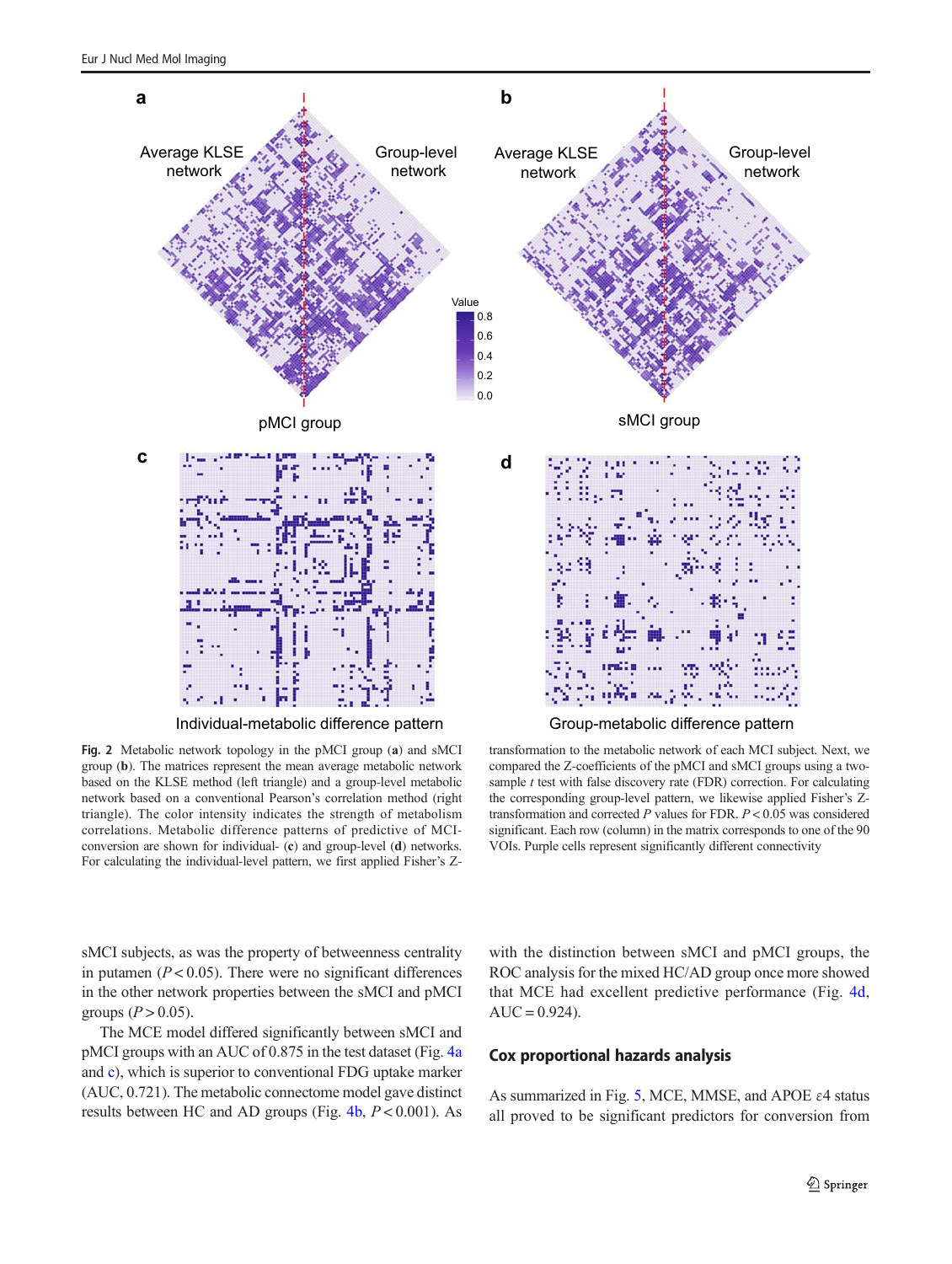<span id="page-7-0"></span>

# Regional dissimilarity of pMCI group

Fig. 3 Box and whisker plots of inter-individual dissimilarity of metabolic networks across pMCI patients  $(N = 178)$  (a), and across sMCI patients  $(N = 332)$  (b). Inter-individual dissimilarity is higher for

MCI to AD, with MCE emerging as the most significant factor (HR, 3.55; 95% CI, 2.77–4.55;  $P < 0.001$ ). Among the four Cox models in Table A3, the performance of the imaging connectome model revealed that MCE was a significant independent predictor for conversion (HR, 3.80; 95% CI, 2.99– 4.82; P < 0.001) rather than traditional group-level model (pattern model; pattern expression score-PES: HR, 3.18; 95% CI, 2.56–3.9). Age and sex were no significant variables in clinical or combined models  $(P > 0.1)$ . The imaging connectome model had superior predictability over the clinical model in the test dataset (C-index, 0.750 vs 0.728). As expected, the combined model also had superior predictive performance in the test dataset (C-index, 0.794). Overall survival to conversion was significantly prolonged in the low-risk group compared to the high-risk group (HR, 9.074; 95% CI, 4.93– 16.7;  $P < 0.001$ ) (Fig. [6\)](#page-9-0).



## Regional dissimilarity of sMCI group

parietal lobe than other lobes in the pMCI group (c) (all  $P < 0.01$ ) and the sMCI (d) group (all  $P < 0.05$ )

# **Discussion**

We present an individual-level metabolic network construct approach for FDG-PET imaging and apply it to the task of predicting individual risk of conversion from MCI to AD. Recapitulating previous studies about MCI conversion prediction, these works indeed have successfully differentiated prodromal stages in MCI conversion. Nevertheless, such approaches cannot depict individual pathophysiology details and downstream clinical therapeutic strategies, whereas the ascendancy of our novel KLSE approach can afford individual risk estimation. The symptoms of many neurological and psychiatric diseases are mappable to specific functional networks of interconnected brain regions.

Hitherto, all FDG-PET imaging studies of metabolic networks have used group-level analyses, which potentially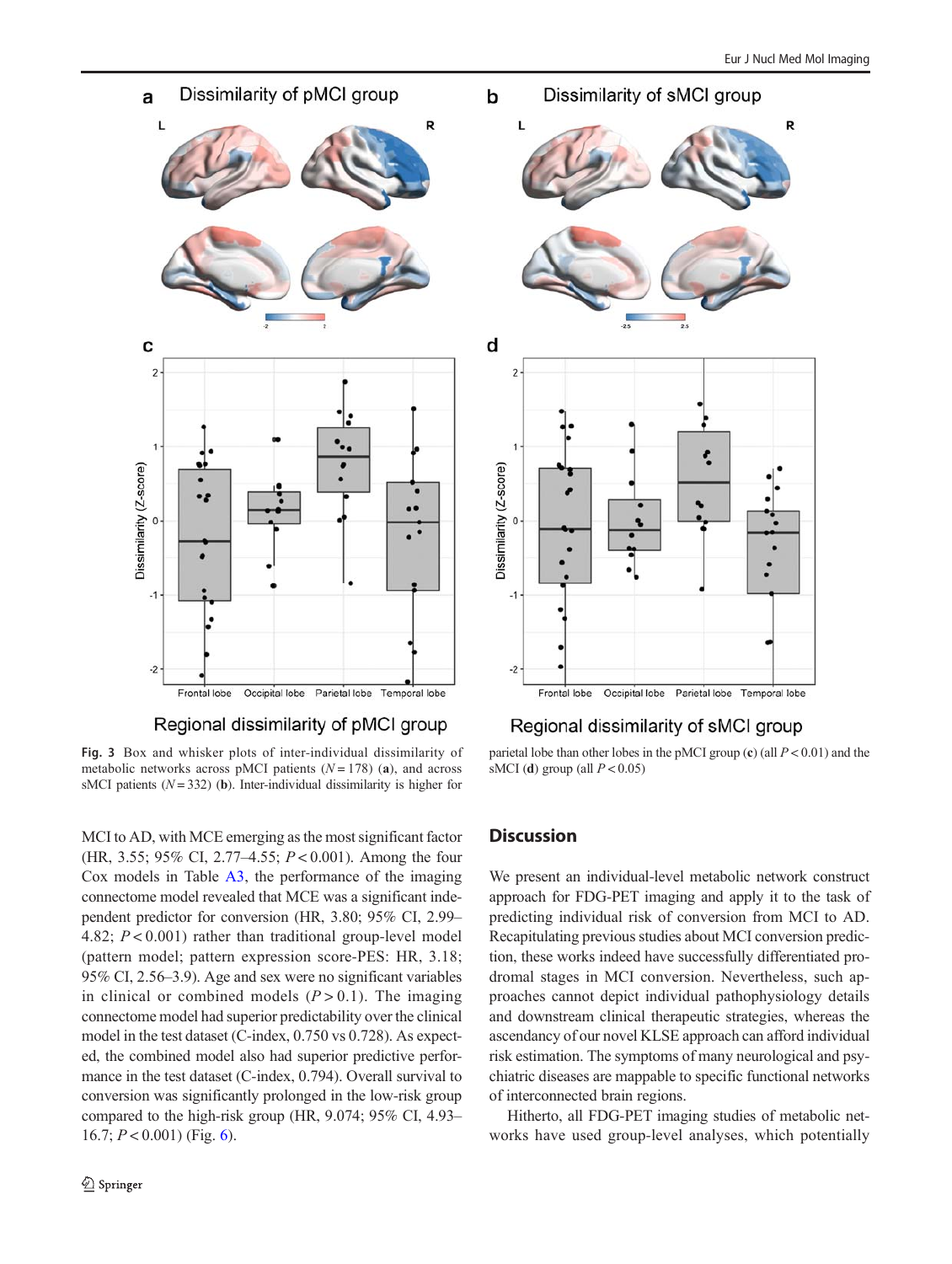<span id="page-8-0"></span>

Fig. 4 The expression scores of metabolic connectome model (MCE) was increased in pMCI groups compared with sMCI patients in test dataset (a), and also higher in AD patients compared with healthy

people (b). ROC curve for metabolic connectome expression in cohort A, i.e., progressive versus stable MCI (c) and cohort B, i.e., healthy controls versus Alzheimer's disease (d)

Fig. 5 Hazard ratios of different predictors

| Variable    |            |     | N Events | <b>Hazard ratio</b> | <b>HR (95% CI)</b>  | p       |
|-------------|------------|-----|----------|---------------------|---------------------|---------|
| Age         |            | 255 |          |                     | $1.01(0.98 - 1.04)$ | 0.68    |
| Sex         | Male       | 113 | 37       |                     | Reference           |         |
|             | Female 142 |     | 52       |                     | $1.25(0.81 - 1.91)$ | 0.31    |
| APOE4 Low   |            | 123 | 32       |                     | Reference           |         |
|             | High       | 132 | 57       |                     | $1.85(1.18 - 2.91)$ | 0.01    |
| <b>MMSE</b> |            | 255 |          |                     | $0.75(0.61 - 0.92)$ | 0.01    |
| <b>MCE</b>  |            | 255 |          |                     | $3.55(2.77 - 4.55)$ | < 0.001 |

1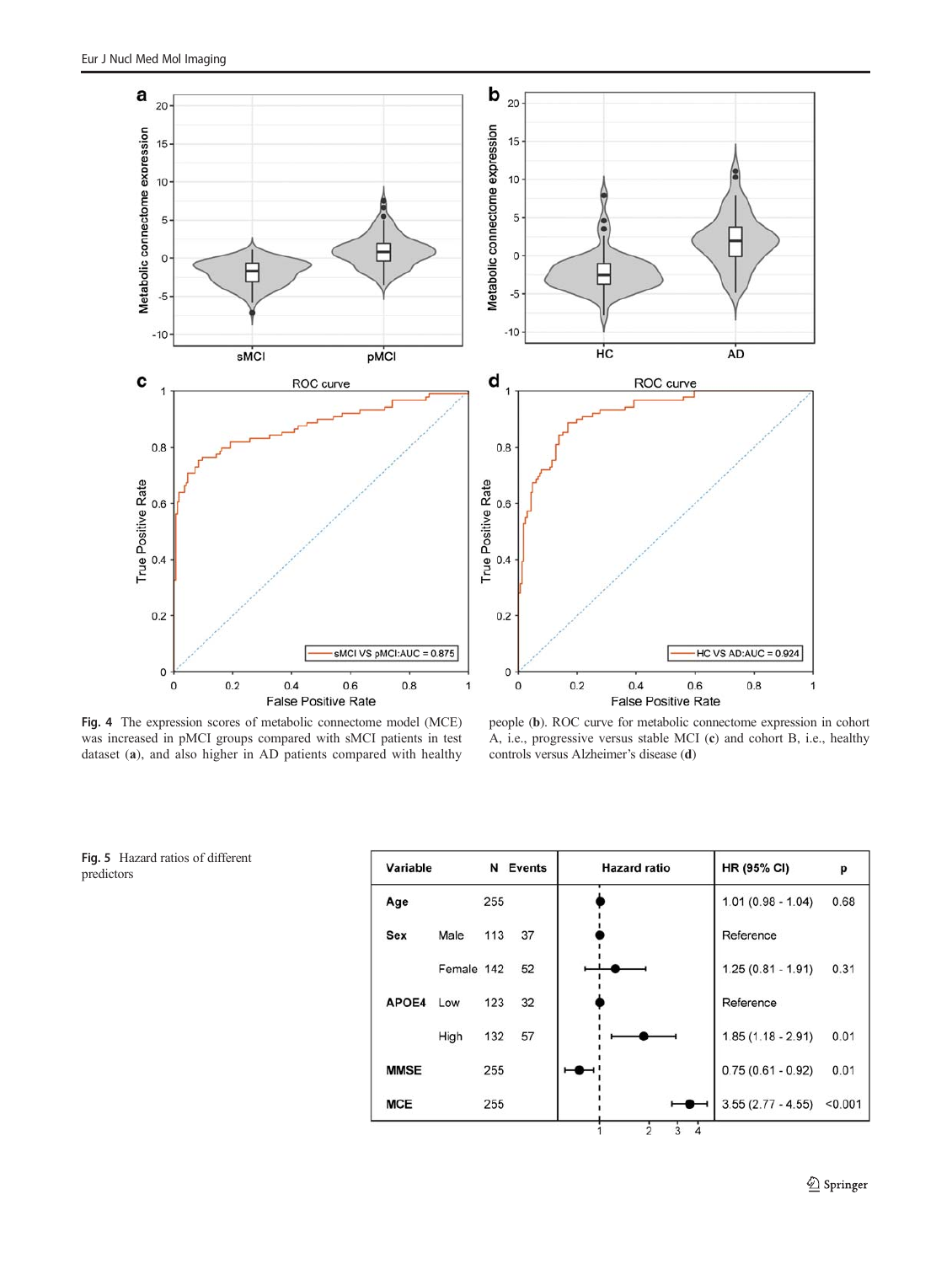<span id="page-9-0"></span>Fig. 6 Kaplan-Meier of overall survival in test dataset of cohort A for the combined model



sacrifice or obscure salient individual differences within a group. The KLSE approach has proven successful for individual structural MR-based analyses [\[16](#page-11-0), [17](#page-11-0)], but has not yet been applied to metabolic maps. Based on a calculation of relative entropy, the KLSE can quantify the inter-regional metabolic interactions for the construction of an individual's metabolic brain network. The putative association of FDG metabolism with afferent synaptic activity implies that elements of the connectome are metabolically coupled [[20](#page-11-0), [24\]](#page-11-0). The intra-regional similarities calculated from KLSE in the present case of FDG-PET are a surrogate measure of the metabolic connectivity between brain regions. In making a series of evaluations of FDG-PET data from the extended ADNI dataset, we evaluated the KLSE method's validity and effectiveness for predicting conversion of MCI to AD, as compared with a traditional group-level method based on Pearson's correlations. We found that the individualized metabolic KLSE network analysis revealed subtle deviations in metabolic connectivity that were powerfully predictive of conversion of MCI to AD. Indeed, the KLSE method outperformed the traditional group-level approach for revealing patterns of altered metabolic connectivity predictive of conversion. Our findings of salient connectivity patterns in the parietal and occipital lobes, recapitulate results of previous FDG-PET group-based comparisons [\[8](#page-11-0), [25](#page-11-0)]. In addition, we found that KLSE has considerable intra-group stability for resolving metabolic network organization, and highlights an especially pronounced inter-individual dissimilarity of metabolic connectivity of the parietal lobe of the pMCI group (Fig. [3\)](#page-7-0). Overall, we find that applying KLSE to FDG-PET data is a compelling approach for revealing metabolic connectivity networks, having superior performance relative to a traditional group-level method,

and revealing novel insights into the nature of metabolic disturbances in the progression from MCI to AD.

In our analysis, we exploited a priori knowledge about the clinical trajectory of 510 MCI patients in the ADNI database to search for predictive patterns in the baseline FDG-PET images. In so doing, we discriminated metabolic connectivity patterns between sMCI and pMCI subgroups with roughly similar baseline cognitive deficits. We explored the abnormal metabolic network metrics associated with subsequent AD conversion and used a logistic regression approach to develop a metabolic connectome biomarker. We next validated this biomarker relative to conventional clinical characteristics and known risk factors using Cox proportional hazard regression models. Our composite model sensitively discriminated sMCI and pMCI patients (AUC 0.827 for the test dataset) from their baseline FDG-PET images, thus predicting their risk of AD conversion during a 3-year follow-up. Notably, there was a highly significant negative correlation between MCE and clinical MMSE score for the composite population  $(r = -0.483, P < 0.001)$ , indicating a strong link between connectome expression and cognitive function (Fig. A5).

Because our present brain connectome approach can measure local network properties and the entire network, it could powerfully identify salient properties predictive of conversion from MCI to AD. In this regard, our main finding was that conversion to AD entails disruption of modules (or subnetworks) of the global network architecture and a loss of connectivity between those modules. A number of previous PET studies have likewise revealed an early failure of brain modules in relation to the onset of cognitive dysfunction [[26\]](#page-11-0). In the present work, we observed lower local efficiency in pMCI compared to sMCI patients, particularly in inferior temporal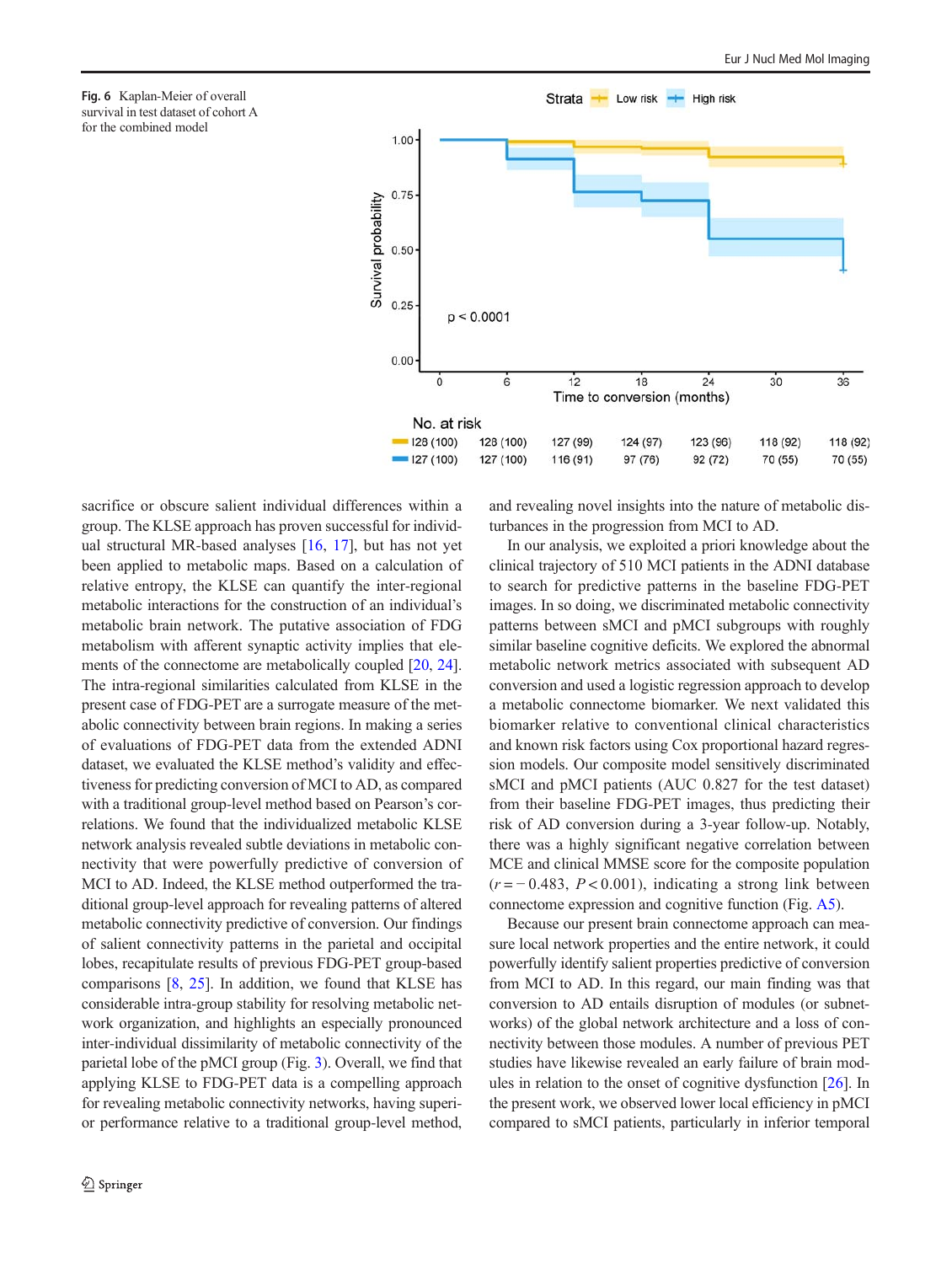gyrus and inferior frontal cortex and higher vulnerability in precuneus cortex, lingual, precentral gyrus, and temporoparietal cortex. With the progression of MCI, these affected brain regions fail to metabolically compensate in those MCI subjects destined to undergo further cognitive decline. This latter result is consistent with previous studies showing the failure of network components early in the neurodegeneration process leading to AD [[27\]](#page-11-0). Furthermore, we tested for analogous changes of connectome properties in the contrast between HC and AD patients, as summarized in Fig. A6. As expected, the sMCI and pMCI groups occupied a position in connectome topology intermediate to the HC and AD groups. Our cross-sectional FDG PET data imply a progressive loss of connectivity in the metabolic network on the trajectory to AD. Network properties in metabolic connectivity in precuneus, middle frontal region, and temporal pole appeared to change progressively in our cross-sectional comparison of HC, sMCI, pMCI, and AD groups. The results are in accord with previous MRI studies showing analogous network changes in MCI conversion [\[27,](#page-11-0) [28\]](#page-11-0).

Among the limitations of this study, we note that the endpoint of semi-quantitative FDG-PET is not entirely specific to neuronal metabolism, but rather can reflect non-specific aspects of the progressive neurodegeneration progression [[29\]](#page-11-0). The implementation of KLSE method of this work used for FDG PET images without partial volume effect (PVE) correction. However, PVE correction can be used for metabolic network construction, and the results agreed (Table A4). Our interpretation of a link between metabolic network failure and AD pathology remains to be confirmed by multimodal imaging with tracers such as amyloid-β or tau deposition. Therefore, future studies may require data other than the glucose metabolism employed in the current study to fully verify the applicability of metabolic connectome method.

# Conclusion

This study presents an advanced connectome analysis of FDG-PET images based on a novel application of KLSE entropy measures, not previously applied to the task of metabolic connectome analysis. This method sheds new light on the network abnormality underlying the risk for conversion from MCI to AD. Importantly, we present a novel prognostic score for conversion risk that is additive to clinical risk stratification procedures, attaining a C-index as high as 0.794 for the combined model. By providing remarkably quantitative biomarkers in individual subjects, the connectome model along with clinical and metabolic pattern characteristics provides a more comprehensive method to determining the risk in MCI subjects to convert to AD in the coming years.

Acknowledgments We would like to gratefully acknowledge Professor Paul Cumming for critical reading of the manuscript. Data collection and sharing for this project was funded by the Alzheimer's Disease Neuroimaging Initiative (ADNI) (National Institutes of Health Grant U01 AG024904) and DOD ADNI (Department of Defense award number W81XWH-12-2-0012). ADNI is funded by the National Institute on Aging, the National Institute of Biomedical Imaging and Bioengineering, and through generous contributions from the following: AbbVie, Alzheimer's Association; Alzheimer's Drug Discovery Foundation; Araclon Biotech; BioClinica, Inc.; Biogen; Bristol-Myers Squibb Company; CereSpir, Inc.; Cogstate; Eisai Inc.; Elan Pharmaceuticals, Inc.; Eli Lilly and Company; EuroImmun; F. Hoffmann-La Roche Ltd. and its affiliated company Genentech, Inc.; Fujirebio; GE Healthcare; IXICO Ltd.; Janssen Alzheimer Immunotherapy Research & Development, LLC.; Johnson & Johnson Pharmaceutical Research & Development LLC.; Lumosity; Lundbeck; Merck & Co., Inc.; Meso Scale Diagnostics, LLC.; NeuroRx Research; Neurotrack Technologies; Novartis Pharmaceuticals Corporation; Pfizer Inc.; Piramal Imaging; Servier; Takeda Pharmaceutical Company; and Transition Therapeutics. The Canadian Institutes of Health Research is providing funds to support ADNI clinical sites in Canada. Private sector contributions are facilitated by the Foundation for the National Institutes of Health [\(www.fnih.org](http://creativecommons.org/licenses/by/4.0/)). The grantee organization is the Northern California Institute for Research and Education, and the study is coordinated by the Alzheimer's Therapeutic Research Institute at the University of Southern California. ADNI data are disseminated by the Laboratory for Neuro Imaging at the University of Southern California.

Funding information This study was supported by grants from the National Natural Science Foundation of China (Nos.61603236, 81671239, 81401135, 81771483, and 81361120393), the National Key Research and Development Program 428 of China (Nos. 2016YFC1306305, 2016YFC1306500, and 2018YFC1707704) from Ministry of Science and Technology of China, Shanghai Technology and Science Key Project in Healthcare (No. 17441902100), Science and Technology Commission of Shanghai Municipality (17JC1401600), and Shanghai Municipal Science and Technology Major Project (Grant No. 2017SHZDZX01).

## Compliance with ethical standards

Conflict of interest The authors declare that they have no conflict of interest.

Ethical approval All procedures performed in this study involving human participants were following the ethical standards of the institutional review boards of ADNI and with the 1964 Helsinki declaration and its later amendments or comparable ethical standards.

Open Access This article is licensed under a Creative Commons Attribution 4.0 International License, which permits use, sharing, adaptation, distribution and reproduction in any medium or format, as long as you give appropriate credit to the original author(s) and the source, provide a link to the Creative Commons licence, and indicate if changes were made. The images or other third party material in this article are included in the article's Creative Commons licence, unless indicated otherwise in a credit line to the material. If material is not included in the article's Creative Commons licence and your intended use is not permitted by statutory regulation or exceeds the permitted use, you will need to obtain permission directly from the copyright holder. To view a copy of this licence, visit [http://creativecommons.org/licenses/by/4.0/.](http://creativecommons.org/licenses/by/4.0/)